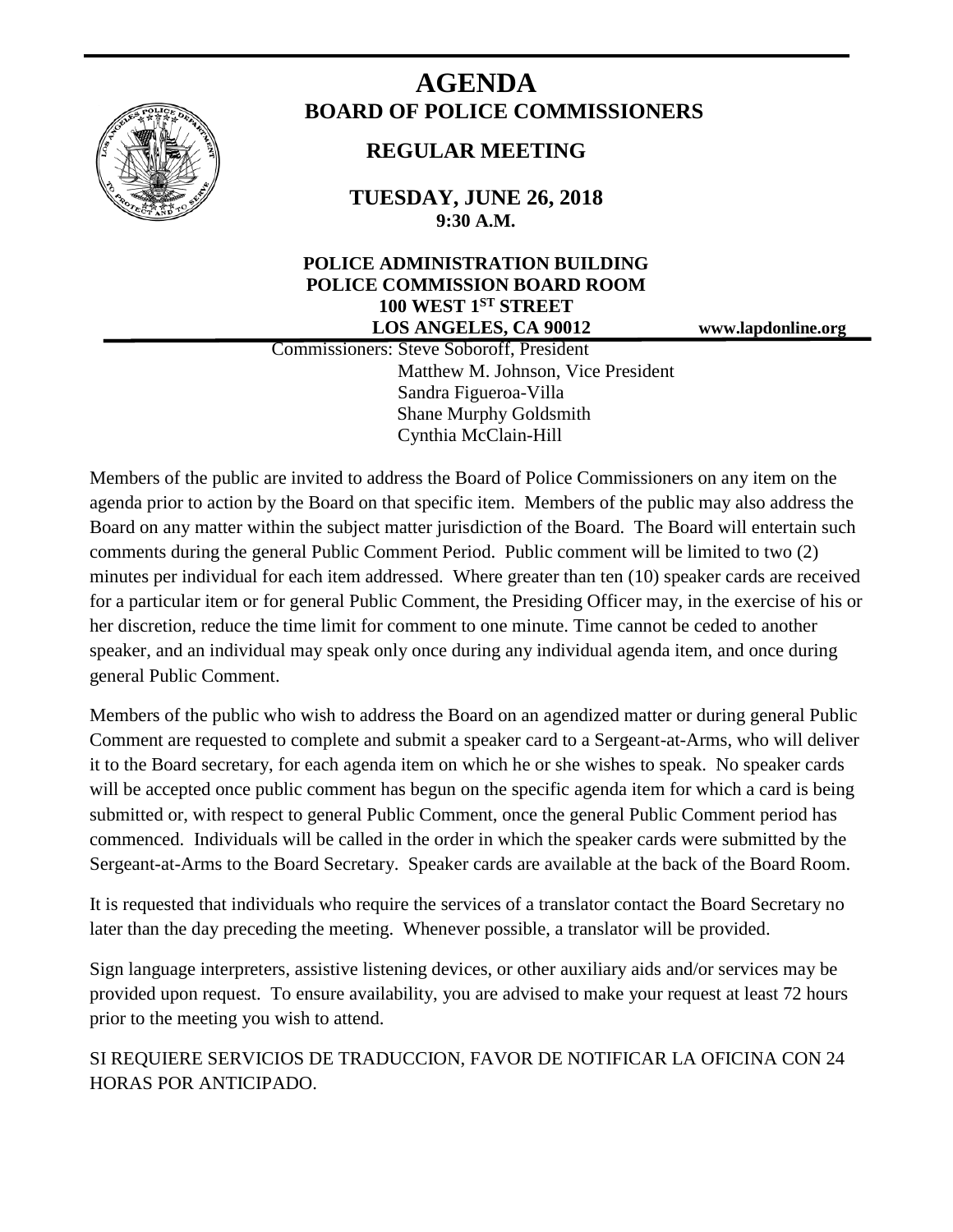#### 1. **CONSENT AGENDA ITEMS**

A. DEPARTMENT'S REPORT, dated June 20, 2018, relative to the personal expense statement of Chief of Police Charlie Beck, in the amount of \$2,137.66, for expenses incurred on May 29, 2018 through June 1, 2018 while attending the Major Cities Chiefs Association (MCCA), FBI National Executive Institute Associates (NEIA), and Police Executive Research Forum (PERF), 2018 Joint Meeting in Nashville, Tennessee, set forth. **IBPC #18-0228** 

Recommendation(s) for Board action:

APPROVE the Department's report.

B. DEPARTMENT'S REPORT, dated June 20, 2018, relative to a monetary donation in the amount of \$70,000.00, from the Los Angeles Police Foundation, to be used to pay for expenses associated with the inauguration and welcoming reception for the  $57<sup>th</sup>$ Chief of Police Michel R. Moore, for the benefit of the Los Angeles Police Department, as set forth. **IBPC #18-0227]** 

Recommendation(s) for Board action:

RECEIVE the Department's report and TRANSMIT to the Mayor and and City Council.

### 2. **REGULAR AGENDA ITEMS**

A. EXECUTIVE DIRECTOR'S REPORT, dated June 21, 2018, relative to the Write-Off of Uncollectible False Alarm Receivables for the period January 1, 2014 through March 31, 2014, as set forth. [\[BPC #18-0229\]](http://www.lapdpolicecom.lacity.org/062618/BPC_18-0229.pdf)

Recommendation(s) for Board action:

APPROVE the Executive Director's report and TRANSMIT to the City's Board of Review.

### 3. **REPORT OF THE CHIEF OF POLICE**

- Significant Incidents and activities occurring during the period of June 19, 2018 through June 26, 2018
- Crime Statistics
- Recruitment/Reinstatement/Reassignment of Officers
- Department Personnel Strength

### 4. **PUBLIC COMMENT PERIOD**